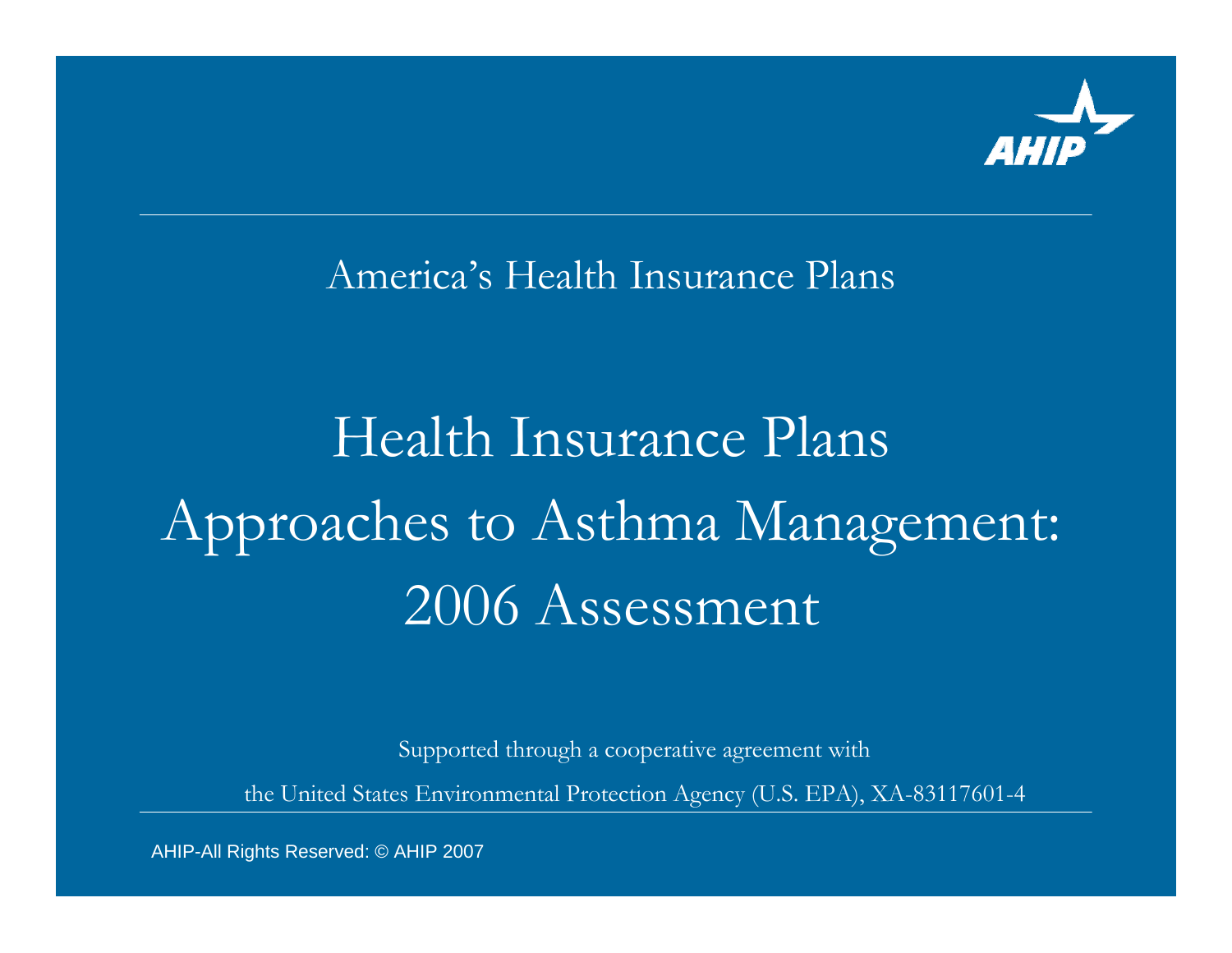#### **Purpose of the 2006 Assessment**

**If Identify industry changes that have occurred since the 2004** asthma management assessment.

 Assess health insurance plans' progress in implementing evidence-based interventions into their comprehensive asthma care management programs.

**Facilitate the exchange of information on the integration of** environmental asthma management into asthma management programs at health plans.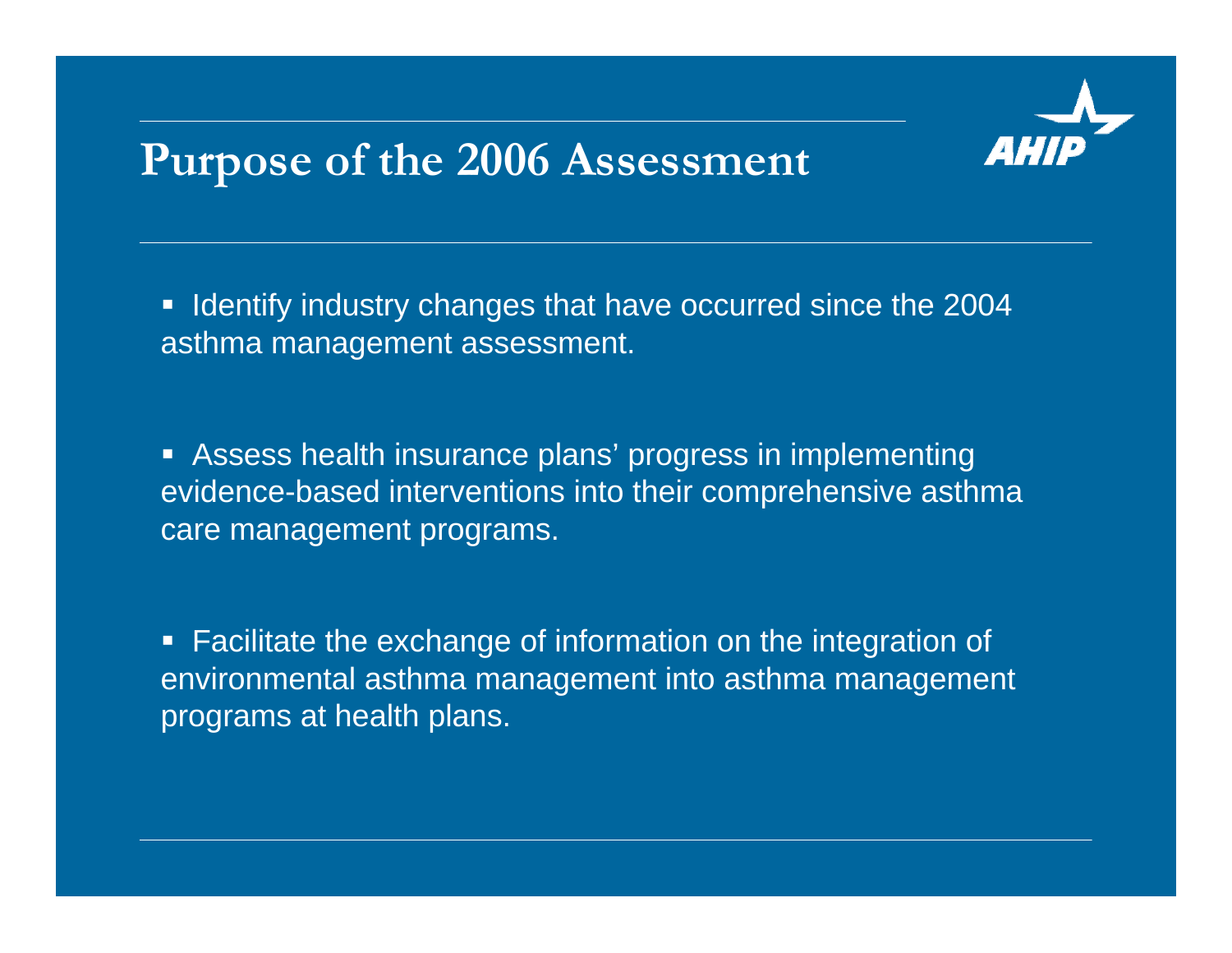#### **Response Rates for 2006 Assessment**

**In 2006, 78 of the 136 targeted plans responded, resulting in a 57% response rate and representing 51 million covered lives.**

**AHIP** 

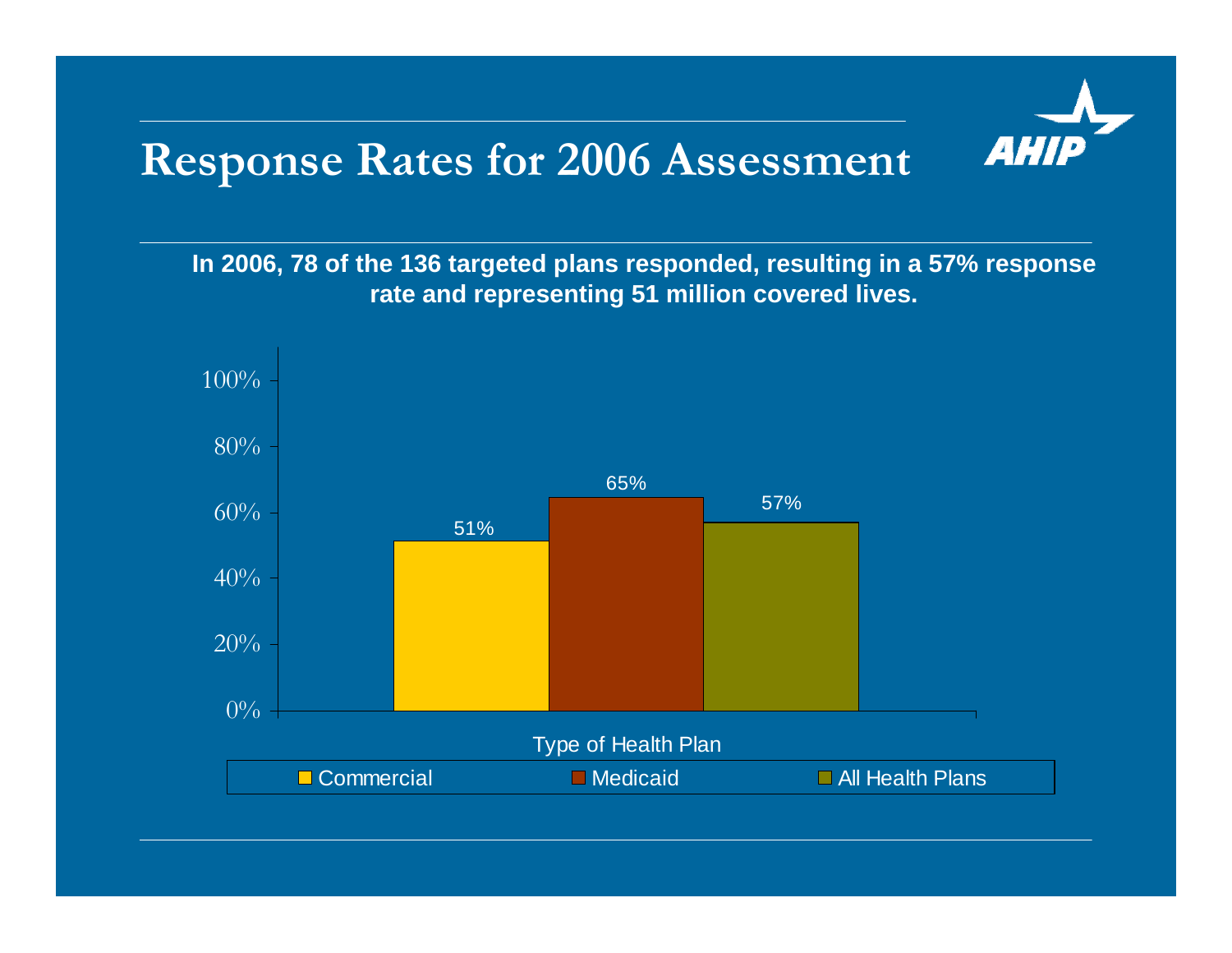

# **2006 Key Findings**

 The reach of asthma disease management programs has been greatly expanded during the last two years.

 Health plans are using a variety of tools and resources to identify, categorize, and measure the care of enrollees with asthma.

 $\blacksquare$  Health plans achieved measurable progress in incorporating environmental management of asthma into their asthma interventions and activities.

 Since 2004, both Medicaid and Commercial plans increased coverage of environmental asthma management tools for all enrollees and those with certain risk categories.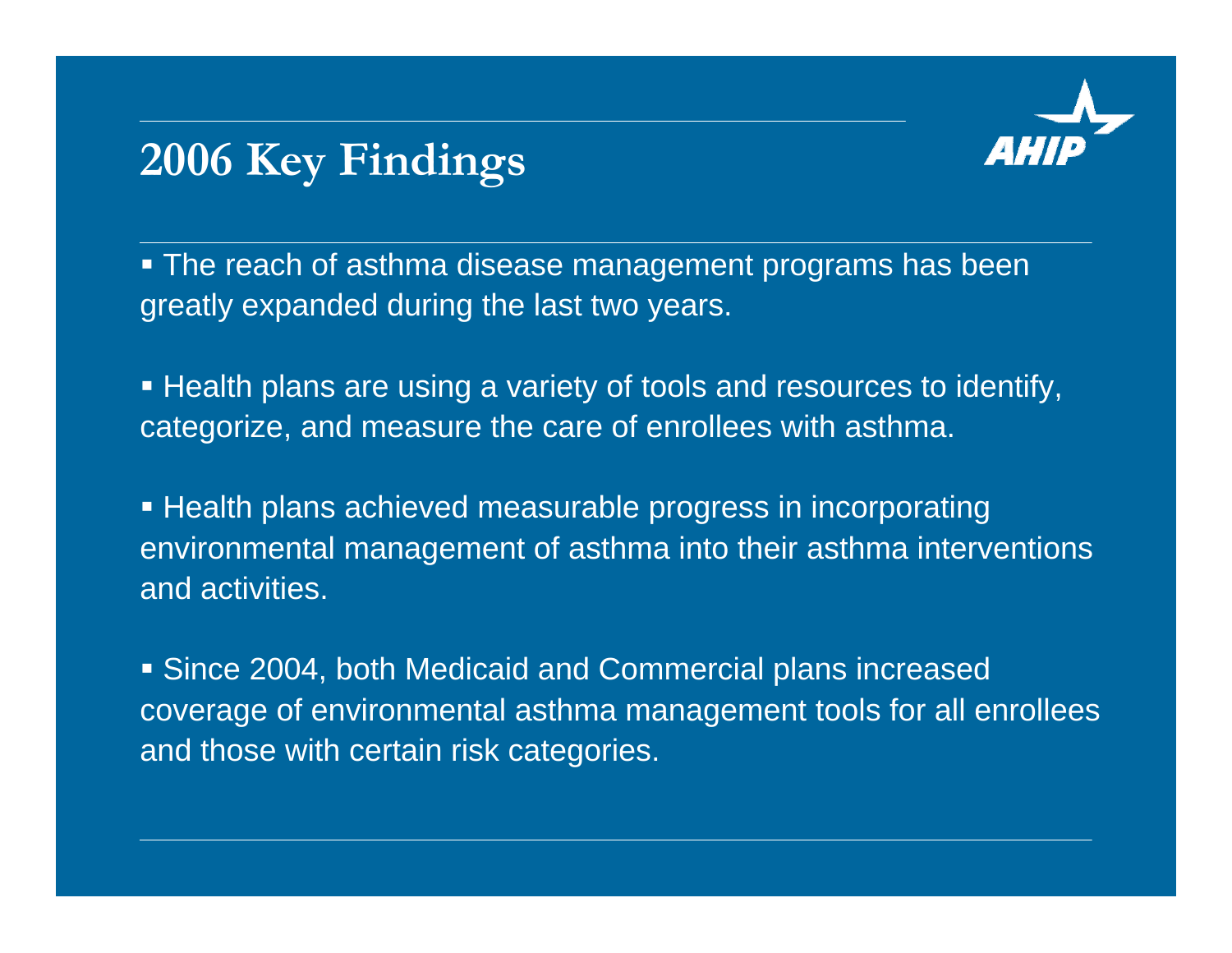

# **2006 Key Findings**

 $\blacksquare$  In efforts to reduce disparities in health care, health plans have also made significant improvements in enrollee access to translation services, the availability of printed and Web site information on asthma in multiple languages, and availability of providers fluent in multiple languages.

 One hundred percent of enrollees are in health plans that adopt evidence-based asthma guidelines (primarily the NHLBI guidelines).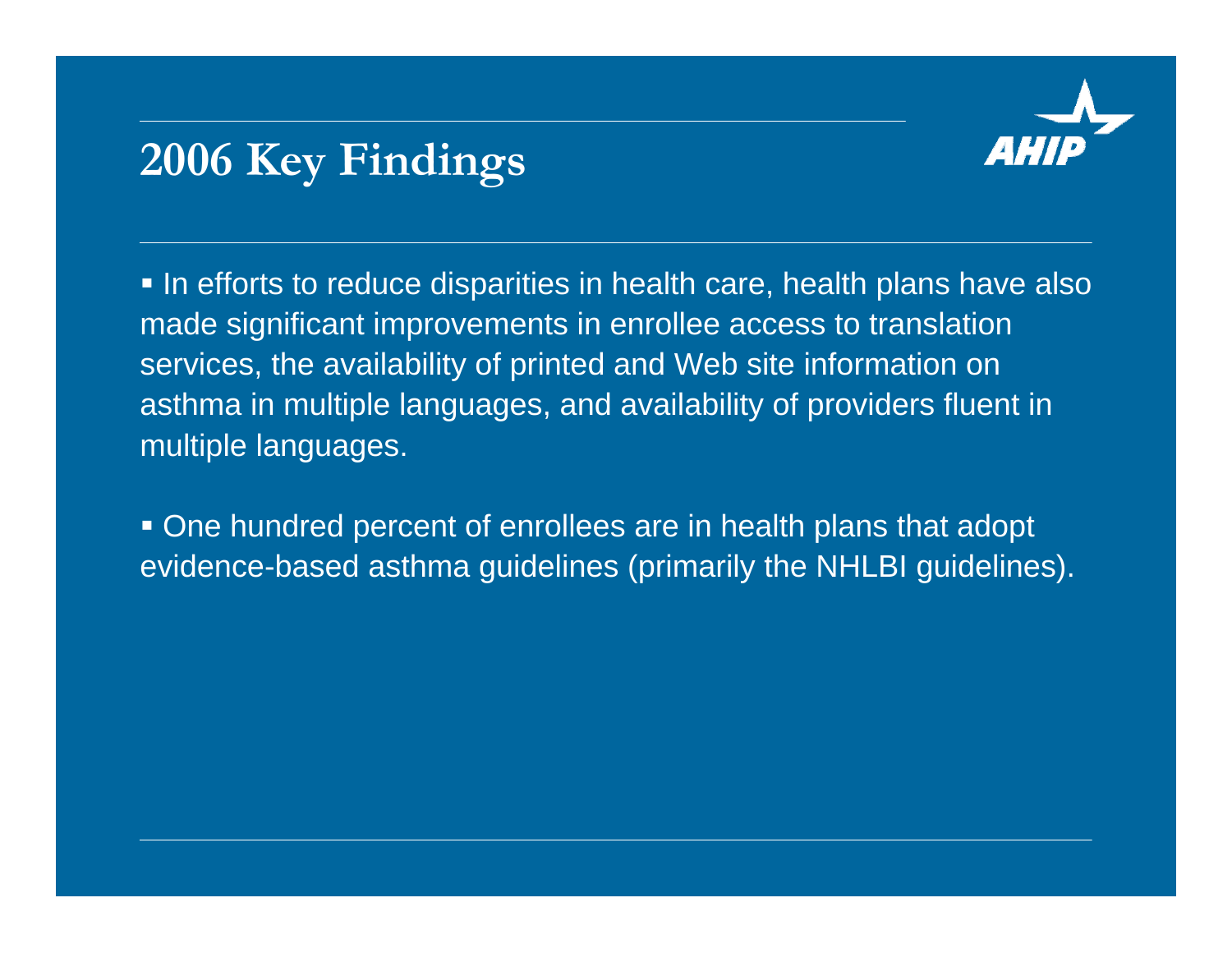

#### **Expanding Access to Disease Management Programs – 2006 Results**

 Almost all enrollees with asthma from both Commercial and Medicaid plans are offered asthma management programs, regardless of severity.

 84% of Commercial enrollees and more than half of enrollees in Medicaid participate in an asthma disease management program.

**Examber 1** Health plans use a variety of methods to enroll members in asthma disease management programs:

- –physician referral,
- –case/care management referral,
- self referral, and
- automatic enrollment with opt-out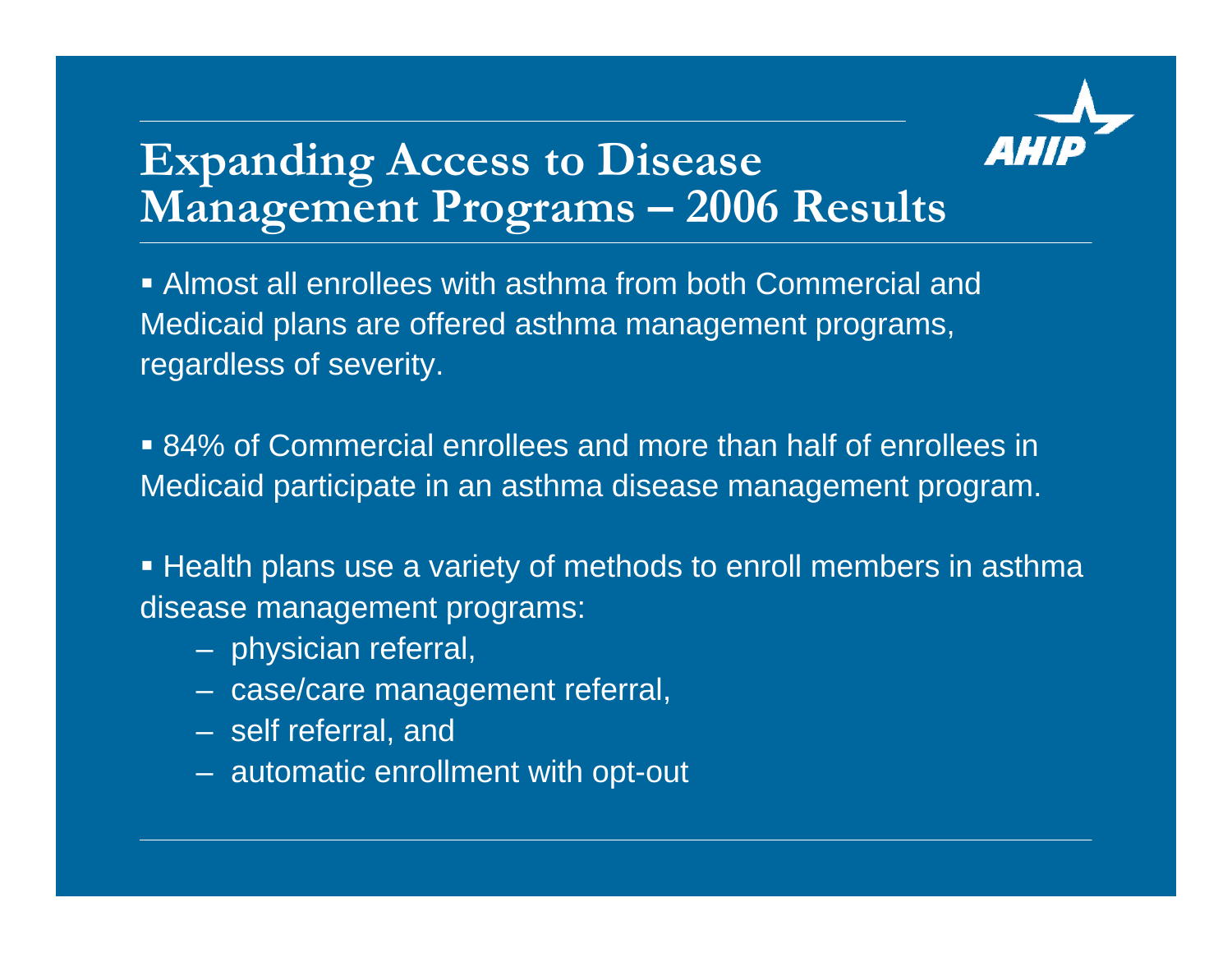

#### **Health Plan Identification and Stratification of Enrollees with Asthma**

|                                                                           | <b>Commercial, 2006, %,</b><br>$n=38$ | Medicaid, 2006, %,<br>$n=40$ |
|---------------------------------------------------------------------------|---------------------------------------|------------------------------|
| Pharmacy utilization data (e.g., NDC codes)                               | 100.0                                 | $100.0*$                     |
| Claims or encounter data (e.g., CPT-4, ICD-9<br>codes)                    | 100.0                                 | 98.2                         |
| Referral from case/care management                                        | 95.8                                  | 86.0                         |
| <b>Provider referral</b>                                                  | 90.6                                  | 80.7*                        |
| Enrollee self-report (e.g., welcome calls, health risk<br>assessments)    | 90.1                                  | 79.4                         |
| Daily hospital census report                                              | 84.0*                                 | $69.5*$                      |
| Emergency room visits                                                     | 76.4                                  | 64.6                         |
| Predictive modeling software (i.e., diagnostic<br>cost group methodology) | 59.4                                  | $31.5*$                      |

\* Changes significant at p=0.05 level in comparison to 2004 data Data is weighted by enrollment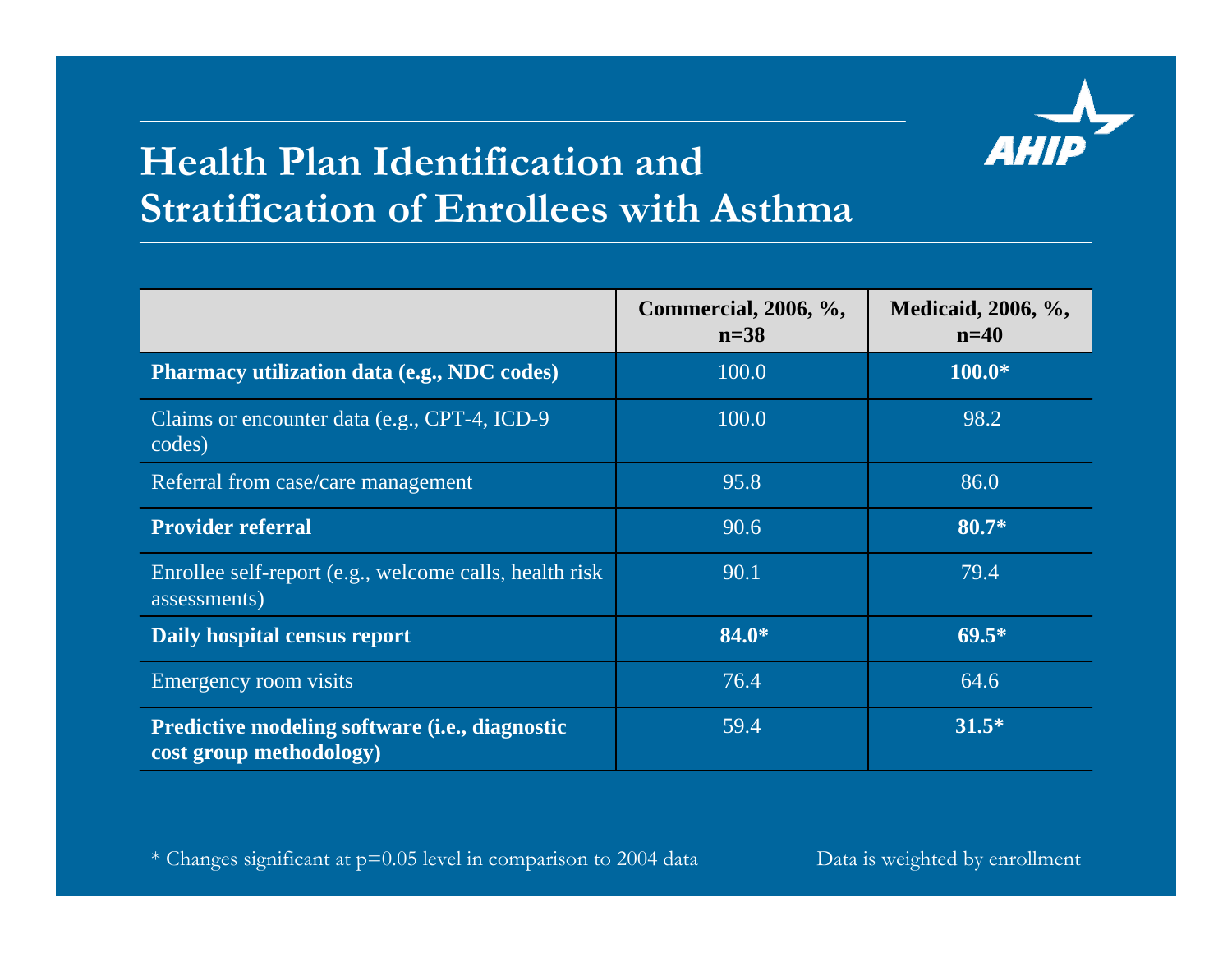#### **Outcomes Measurement**

 Two-thirds of all health plans have an asthma registry in place to track the management of enrollees with asthma.

 Most common clinical outcomes in asthma care management are measured by almost all responding health plans

- –emergency room utilization,
- –inpatient utilization,
- –quality measures, and
- –Pharmacy costs/utilization
- Most common data sources used to measure results:
	- Medical claims data,
	- HEDIS®, and
	- –Pharmacy claims data.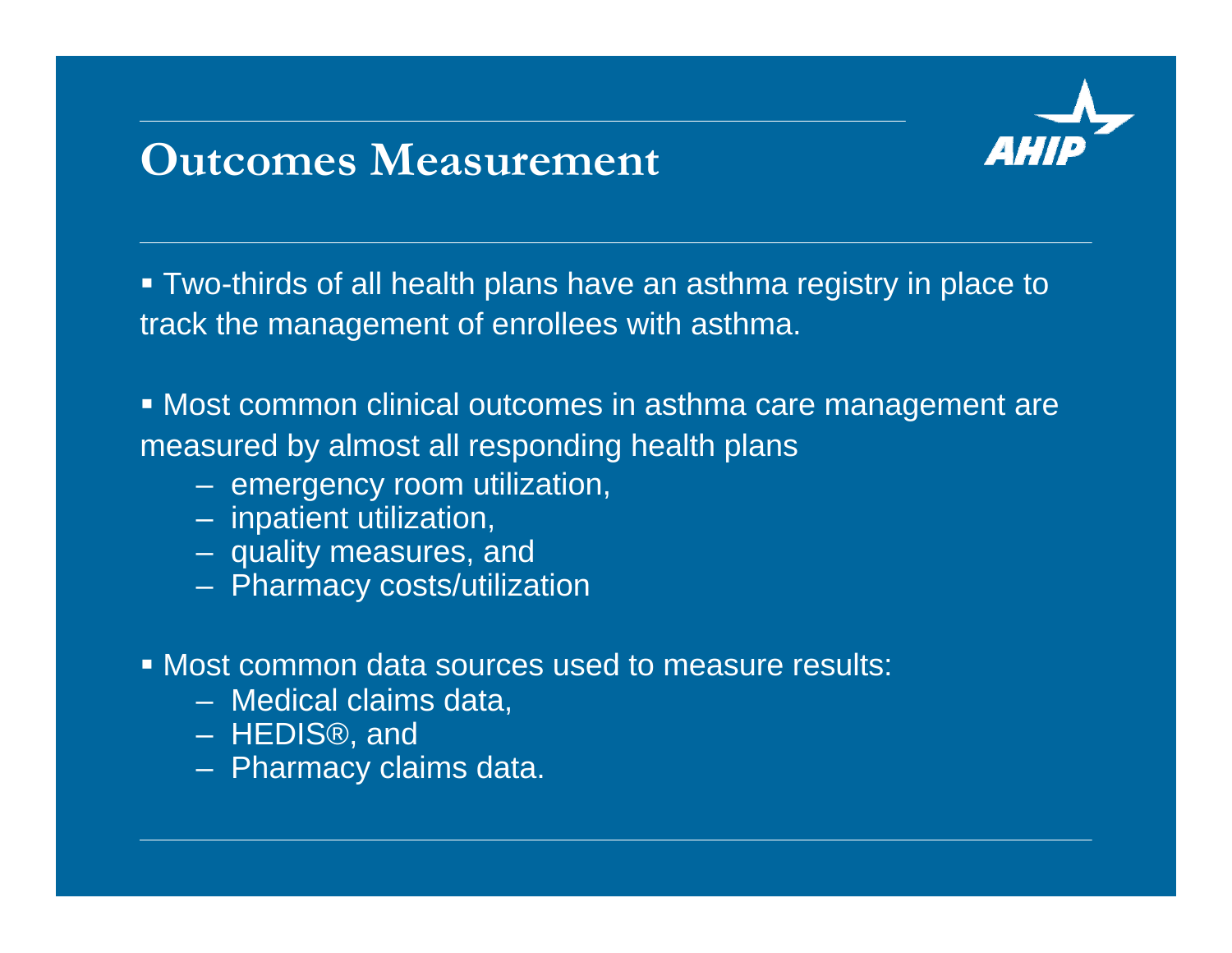

### **Asthma Management Interventions to Improve Quality & Patient Satisfaction**

Most commonly used health plan interventions included in asthma management programs for **ALL** enrollees with asthma were:

- Annual influenza vaccinations (flu shots)
- Printed educational messages (e.g. newsletter articles, etc.)
- Website information and tools
- Nurse advice line
- Smoking cessation support/services

81% of Medicaid and 74% of Commercial enrollees are in health plans that integrate smoking cessation support into their asthma management program.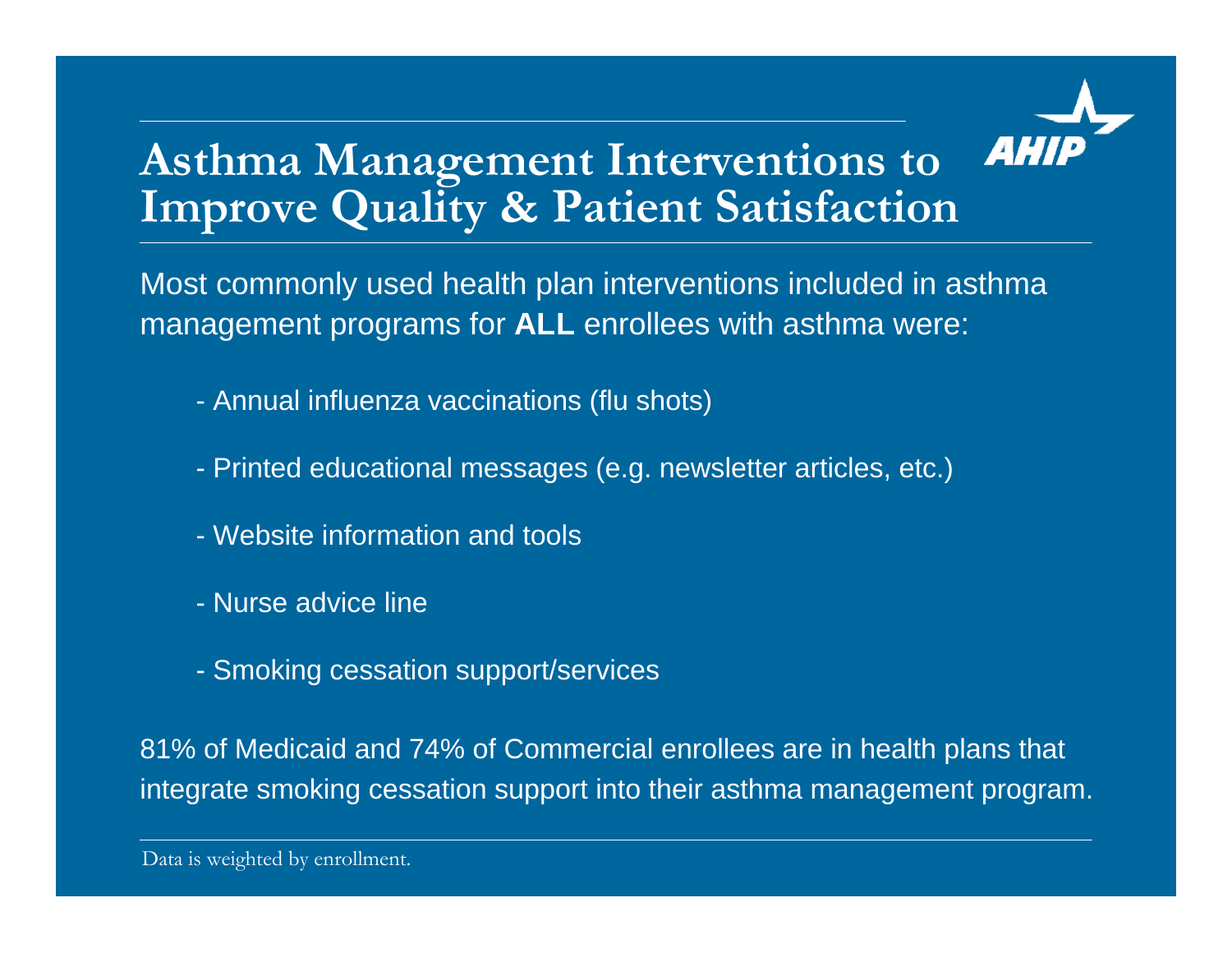

#### **Integrating Environmental Asthma Management into DM programs**



Data is weighted by enrollment.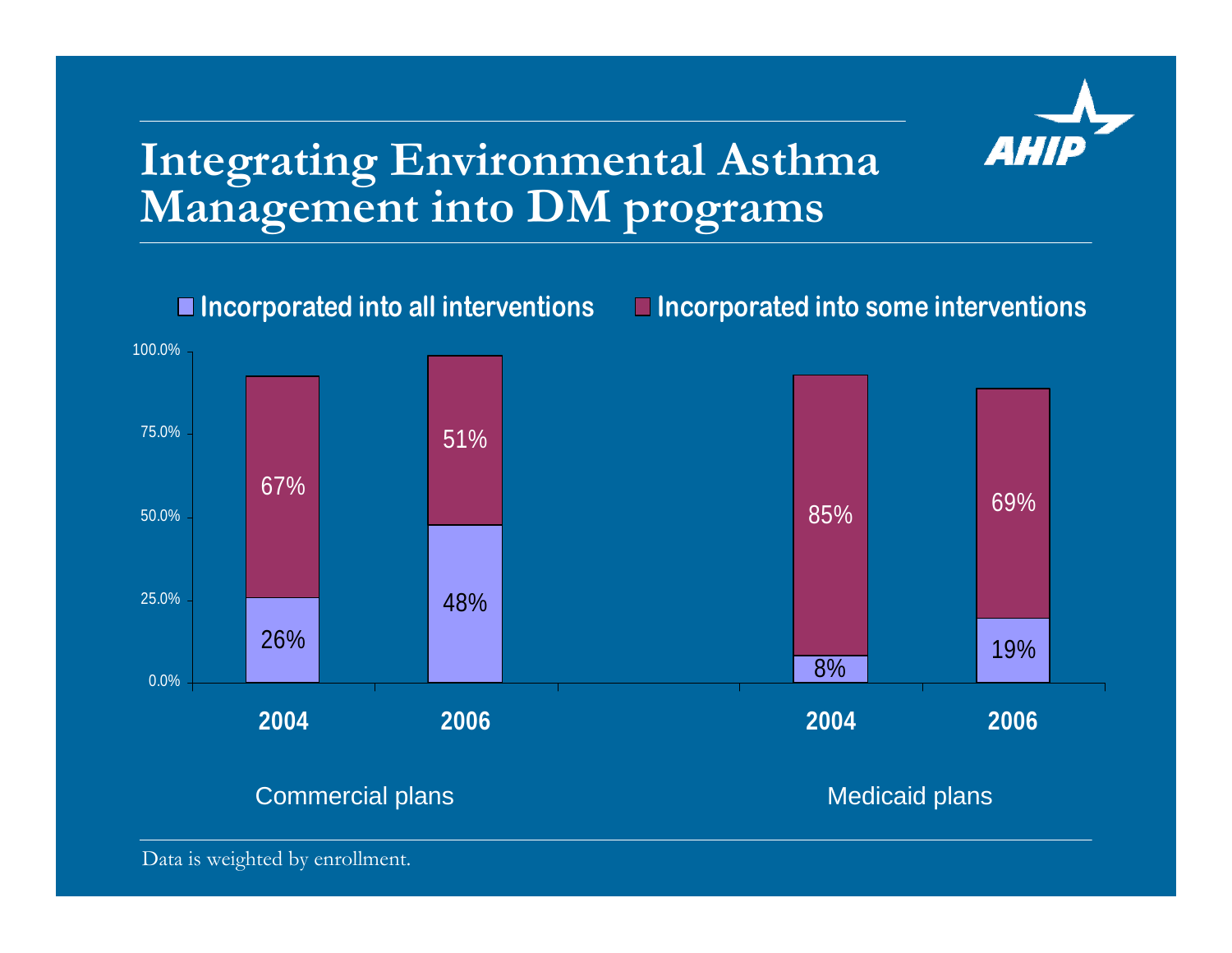

#### **Health Plan Strategies for Incorporating Environmental Asthma Information**

#### **Top 5 Commercial interventions**

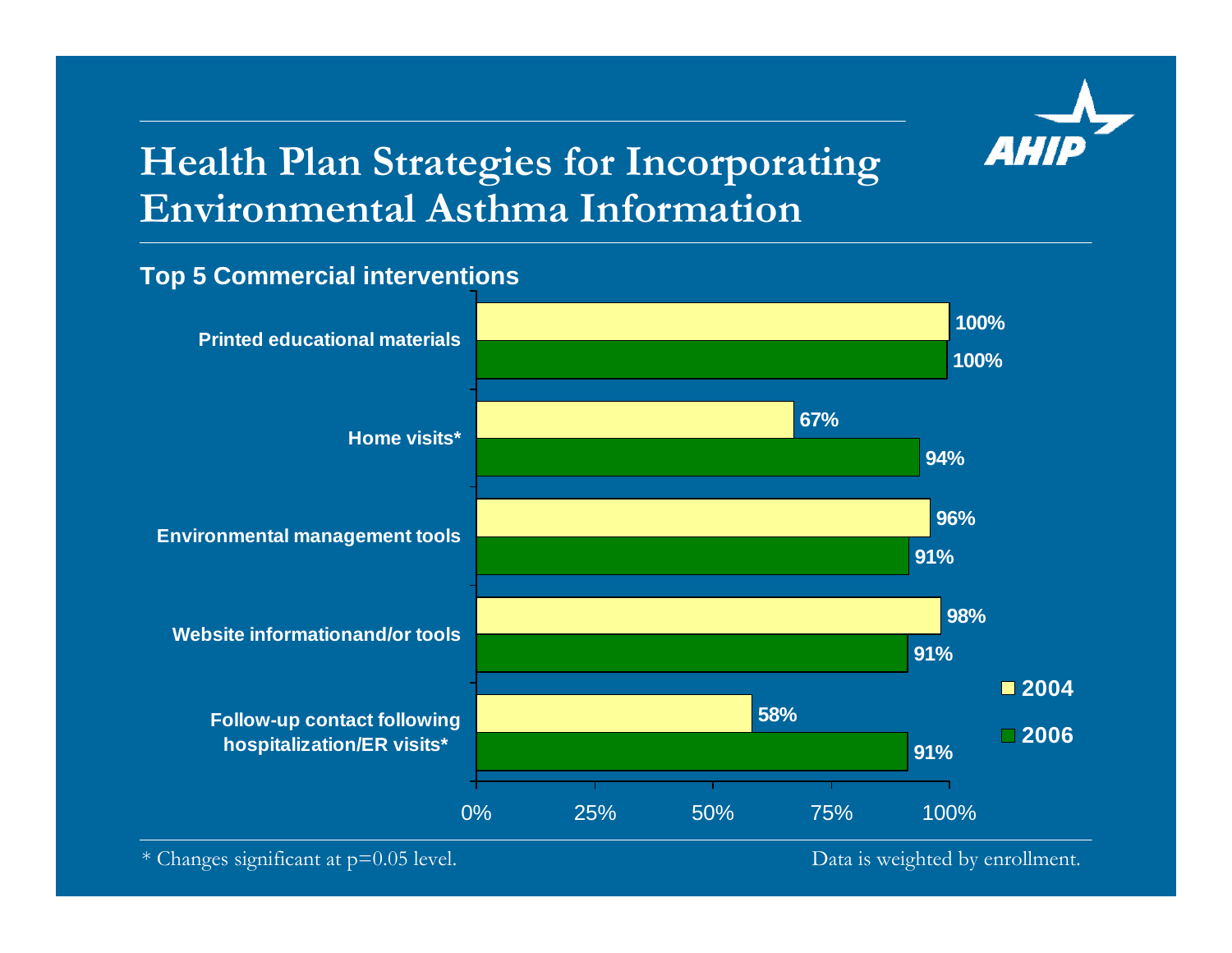

#### **Health Plan Strategies for Incorporating Environmental Asthma Information**

#### **Top 5 Medicaid interventions**



\* Changes significant at p=0.05 level.

Data is weighted by enrollment.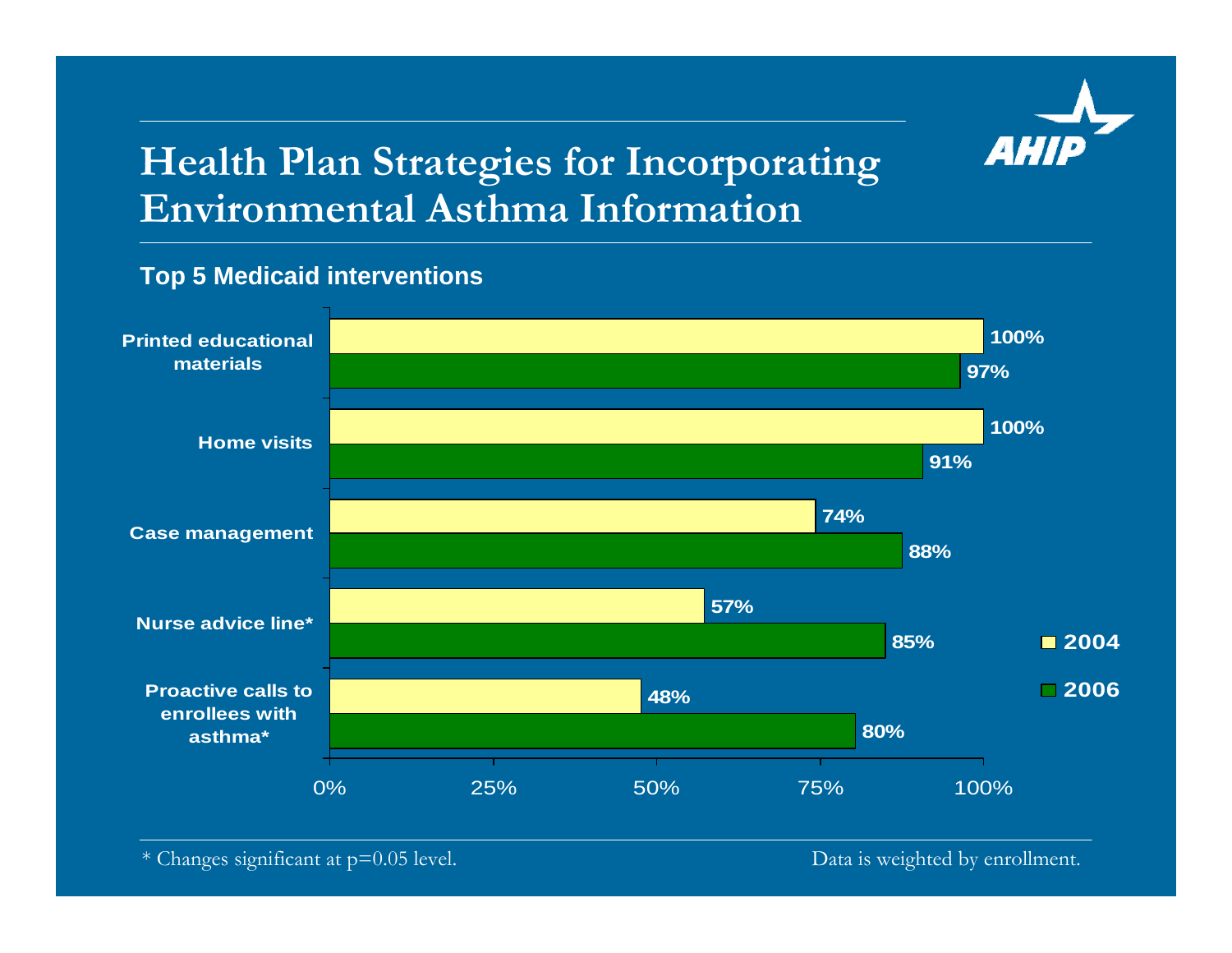

#### **Challenges & Opportunities in Integrating Environmental Asthma Management**

Challenges:

Resource issues, such as inadequate staff and funding

**Inability to track and measure the effectiveness of environmental** interventions

#### Opportunities:

In 2006, Commercial plans increased coverage for environmental asthma management tools for all enrollees with asthma and those with certain risk categories, 27% vs. 19% in 2004.\*

 While 1 in 20 Medicaid plans provided coverage for environmental asthma management tools for all enrollees with asthma in 2004, now 1 in 4 Medicaid plans do so, and of those plans - 56% of enrollees with asthma are covered for dust – proof mattresses/pillow covers.

\*Data is unweighted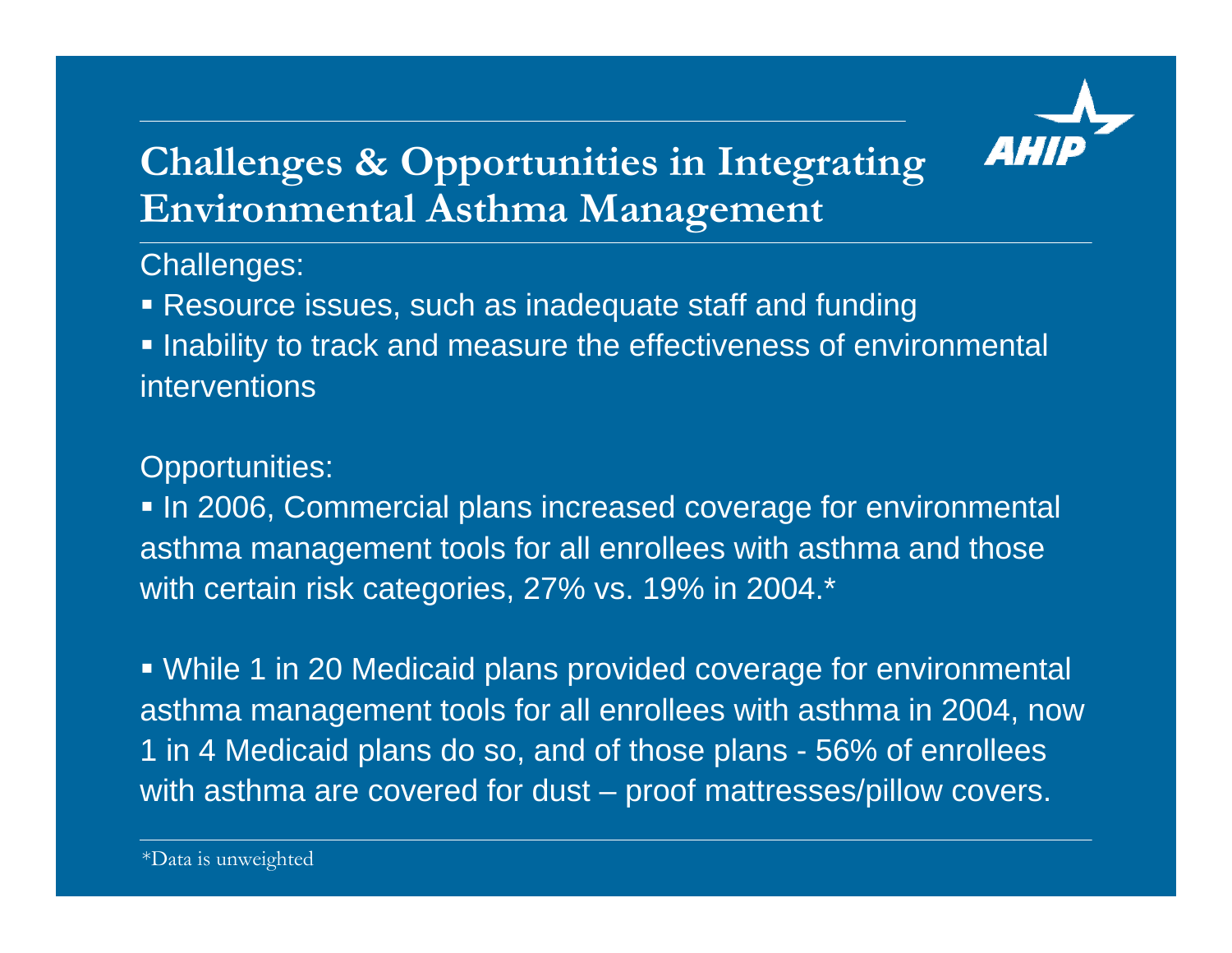

#### **Patient Adherence to Asthma Care Management**

Main factors that prevent enrollees from adhering to the asthma management program:

- Potential financial/economic barriers of enrollees
- **ELow health literacy**
- Environmental factors at home

 Enrollees' customs, cultural, or religious beliefs that impact use of health care services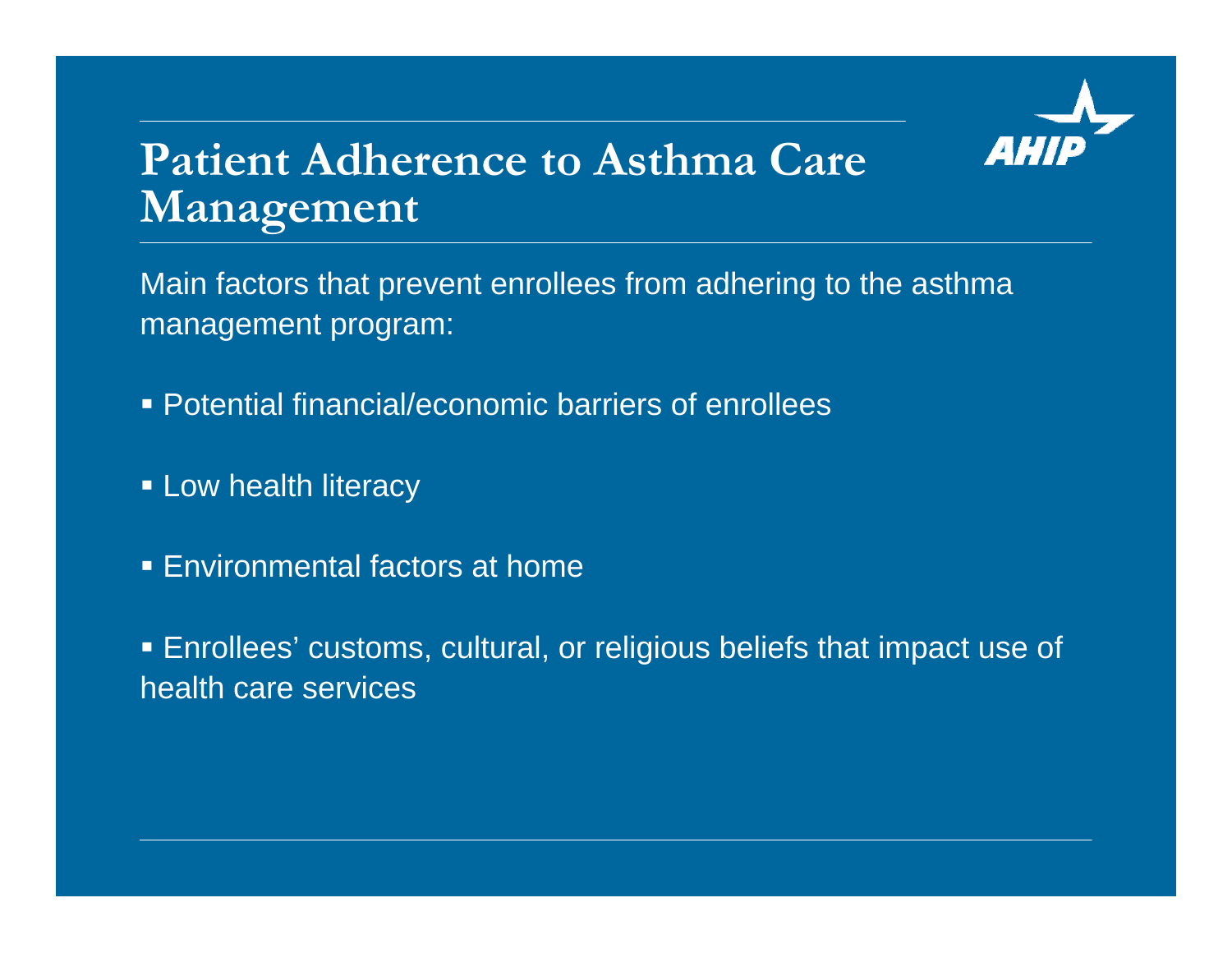

#### **Health Plan Strategies to Encourage Patient Adherence**

Top three strategies used by Commercial plans

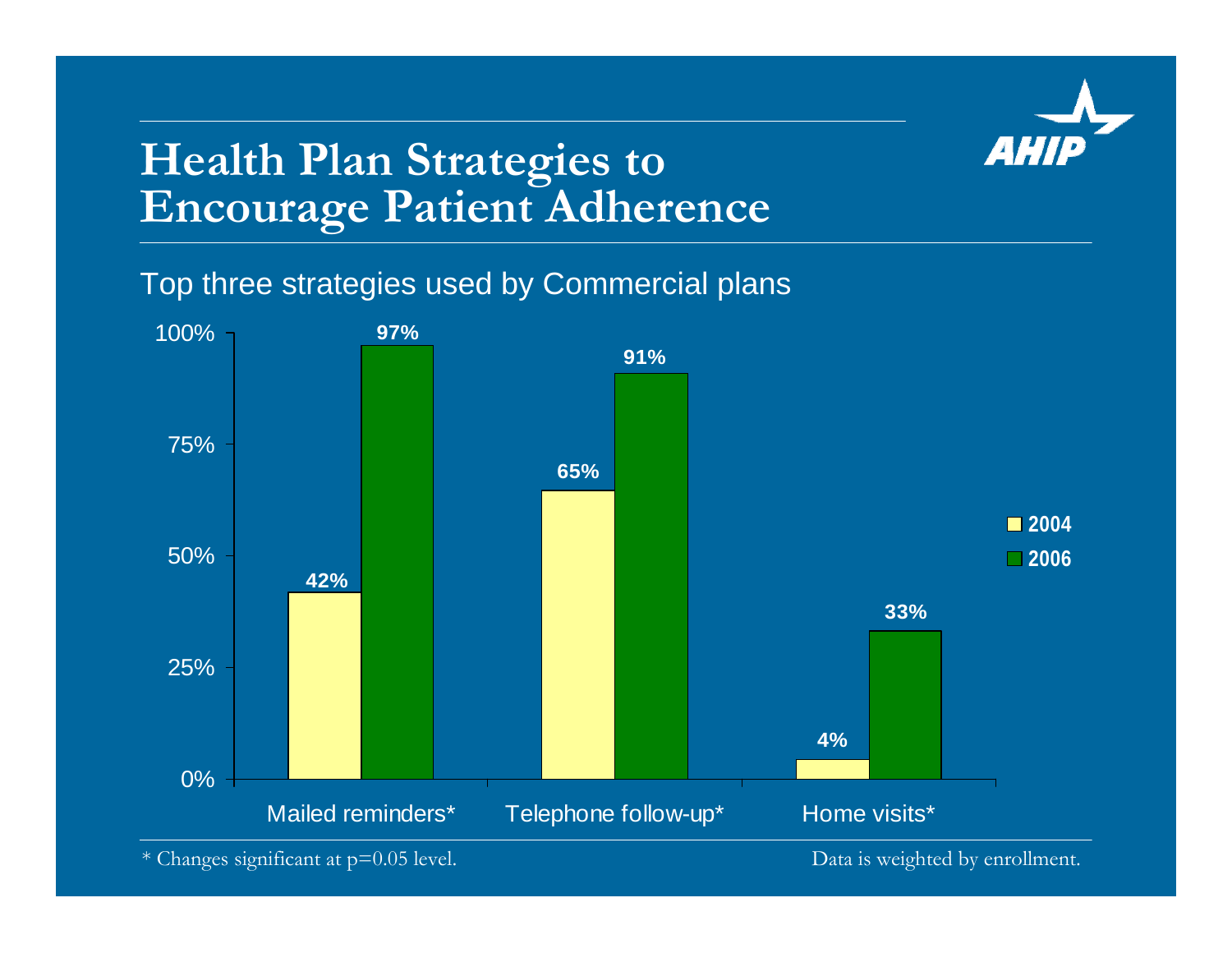

# **Health Plan Strategies to Encourage Patient Adherence**

Top three strategies used by Medicaid plans

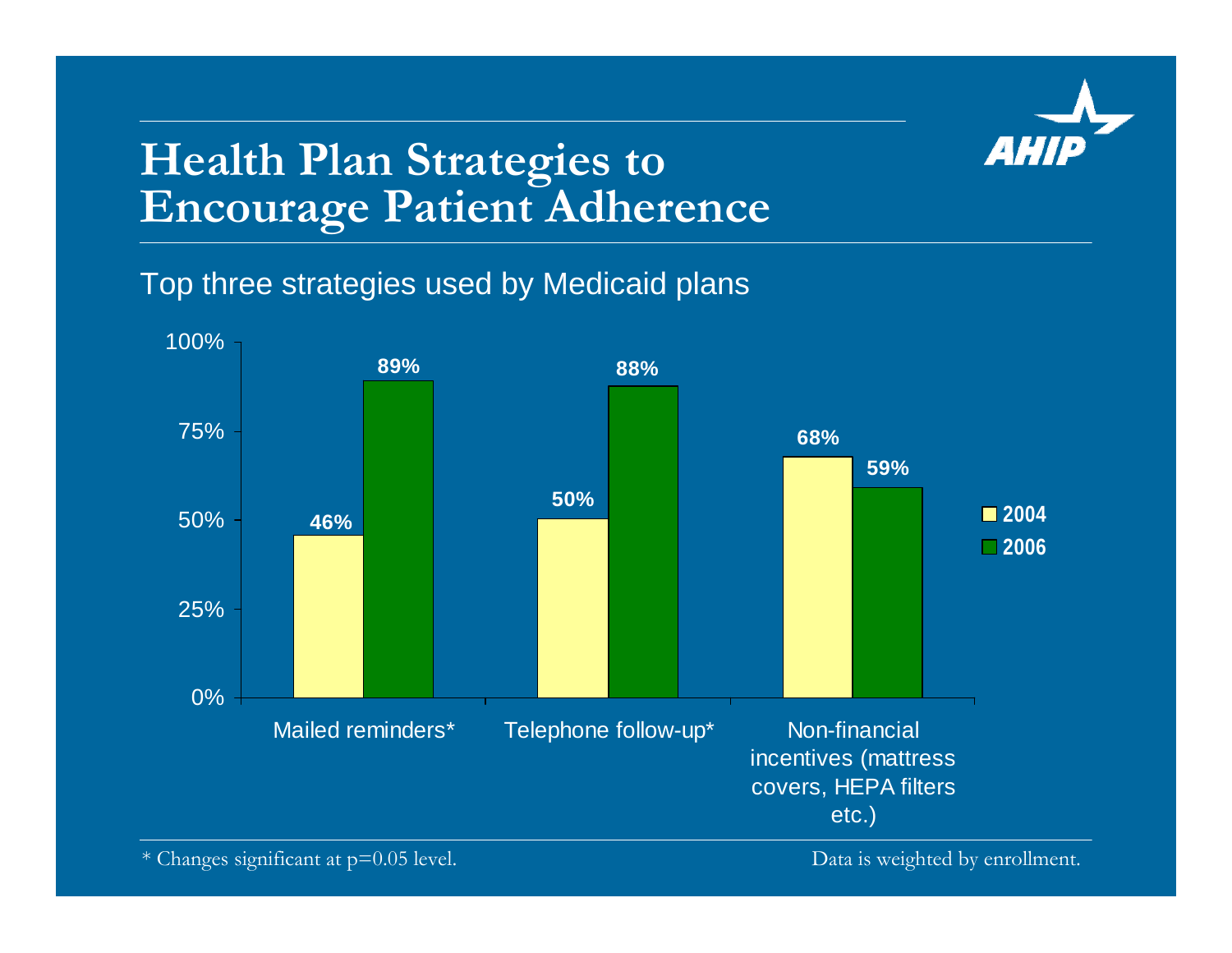# **Top Ranked Provider Interventions**



Most important interventions to support providers with improving asthma care management for their patients with asthma:

- Distribution of evidence-based practice guidelines
- Feedback to providers regarding their patients with asthma
- Financial/non-financial incentives to providers who meet selected quality targets

**IT** tools to providers (asthma registries, automated decision support tools, reminder programs etc.)

Asthma Action Plan templates to providers for patients with asthma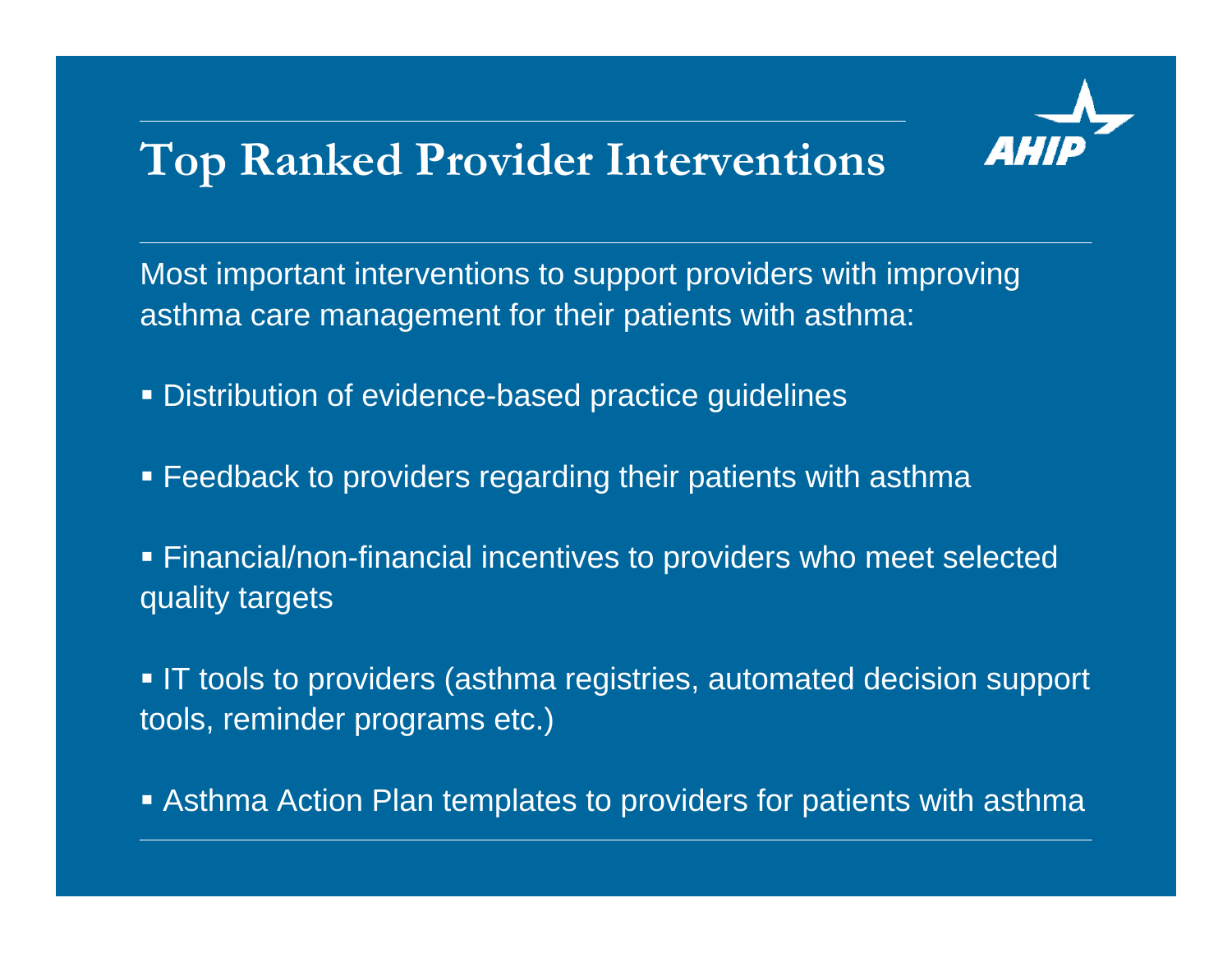

#### **Addressing the Needs of America's Culturally Diverse Population**



\* Changes significant at p=0.05 level. Data is weighted by enrollment.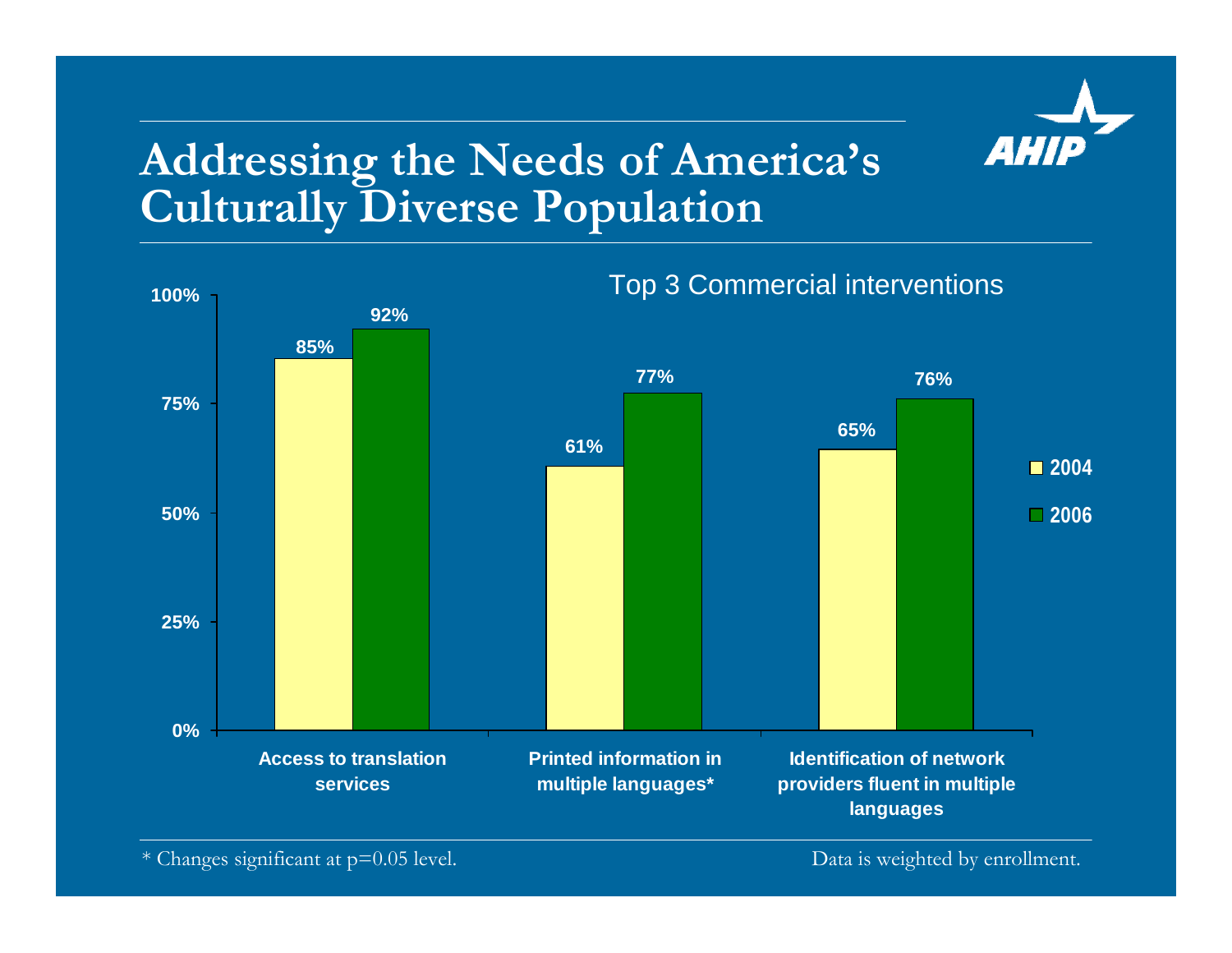

#### **Medicaid Health Plan Strategies to Improve Culturally Appropriate Services**



\* Changes significant at p=0.05 level. Data is weighted by enrollment.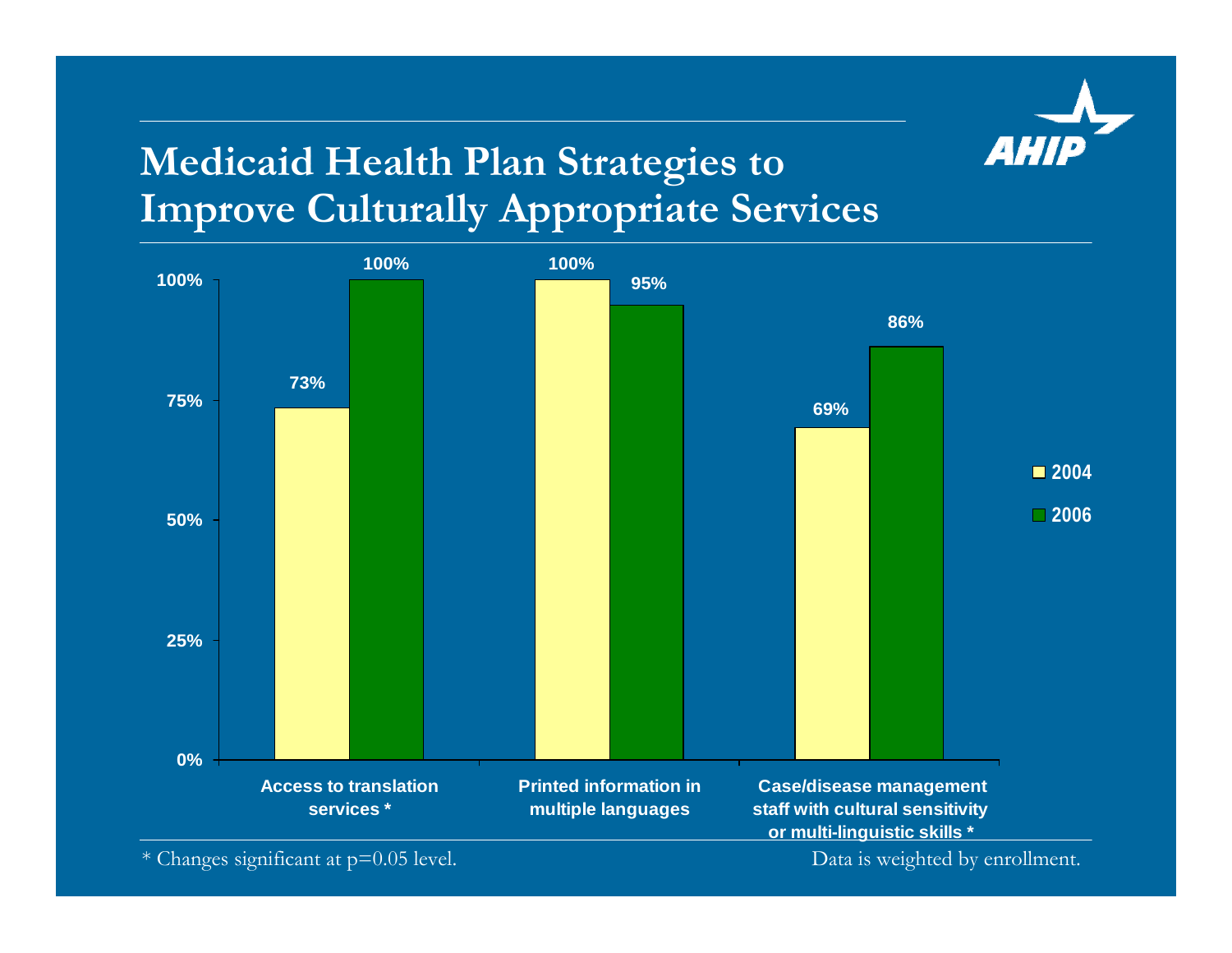#### **Return on Investment**



Percent of plans performing an ROI or similar cost-benefit analysis on their asthma disease management programs.



\* Changes significant at p=0.05 level.

Data is unweighted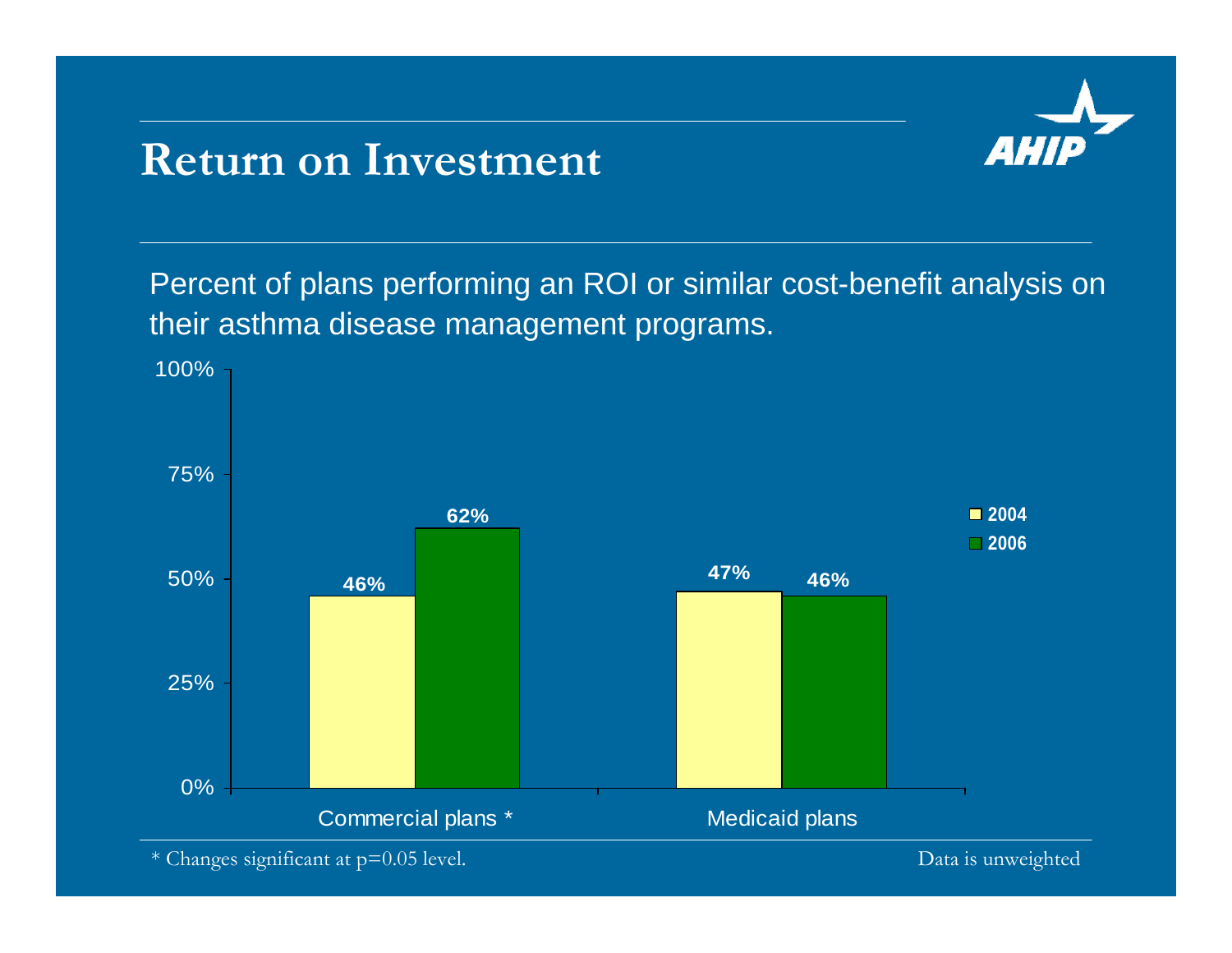#### **Conclusions**



**Health plans have expanded access and coverage of** environmental asthma management to all enrollees with asthma.

 $\blacksquare$  Health plans utilize multiple strategies to support clinicians in improving quality of care of enrollees with asthma.

 Most important principal benefits of an asthma management program reported for both Commercial and Medicaid plans.

- –Reducing morbidity and mortality
- Meeting quality improvement and performance measures, and
- Lowering health care costs/utilization